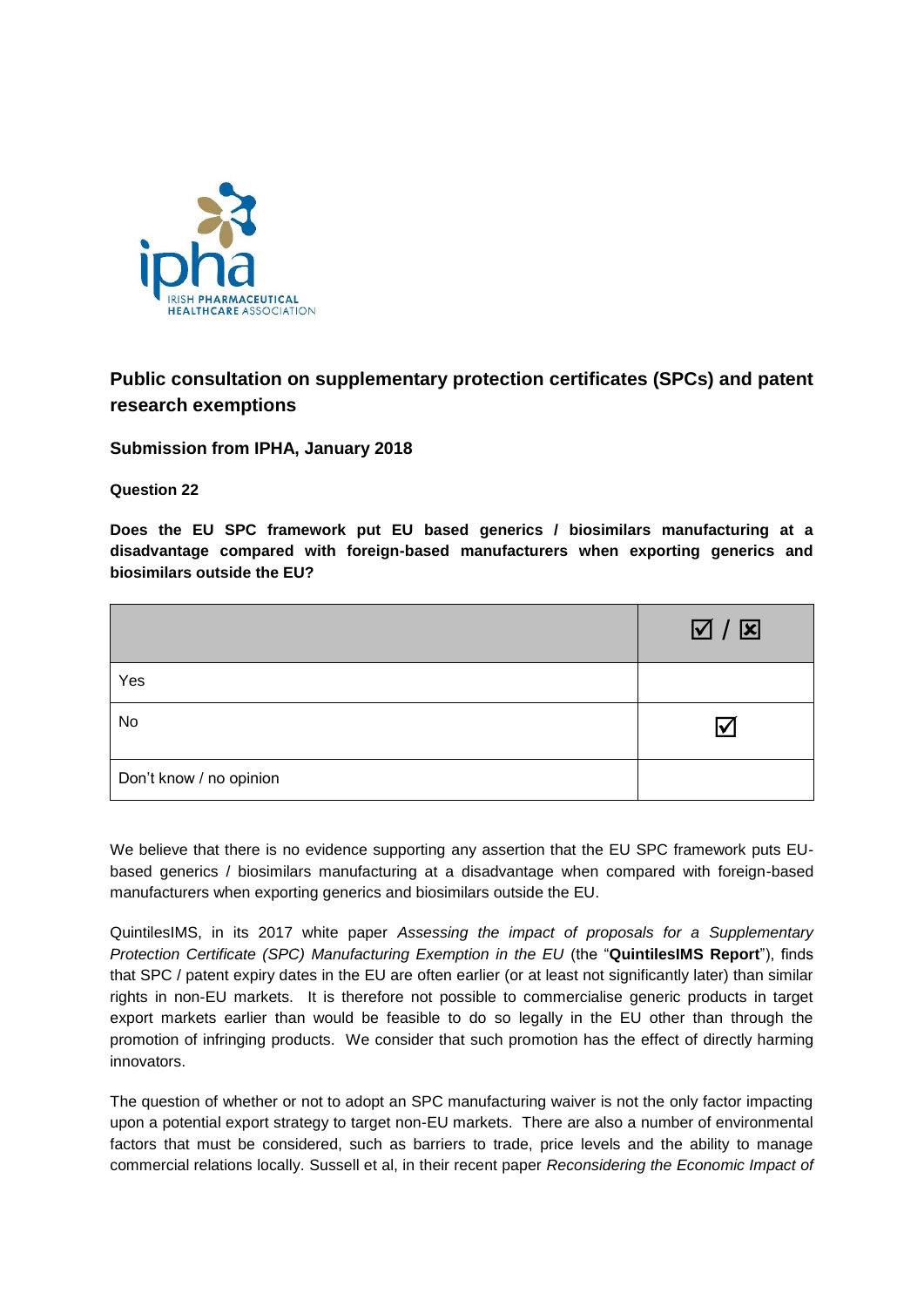*the EU Manufacturing and Export Provisions* ("**Sussell's Paper**") consider that estimates of job growth resulting from the adoption of an SPC are significantly overstated*.*

There is also evidence to suggest that the environmental factors outlined above (i.e., barriers to trade, price levels, localisation measures) could put European generics at a disadvantage in foreign markets.

## **Question 23**

**Does the EU SPC framework put EU based generics / biosimilar manufacturing at a disadvantage compared with foreign-based manufacturers when it comes to placing generics and biosimilars on the EU market when SPC protection in the EU expires?**

|                         | $\Delta \setminus \mathbf{Z}$ |
|-------------------------|-------------------------------|
| Yes                     |                               |
| No                      |                               |
| Don't know / no opinion |                               |

SPCs directly incentivise R&D investment in Europe. There is no evidence to support the generics industry's claims that SPC-induced delays affect competition. The generic industry's proposal may impact European originators' exports; substituting the export value of originator products for lower value generics thereby reducing employment in innovative pharmaceuticals. It will impact originators' abilities to monitor or enforce their IP rights and it would be too onerous to ensure the limitations of the intended scope of the proposals. .

The Quintiles IMS Report states European SPC expiry dates are not always later than in the target markets and states despite Regulation (EC) No 469/2009 (the "**Regulation**"); generic manufacturers are often "*first to the market*". There is no evidence of advantages to non-EU businesses over EU counterparts. There is a limited opportunity to capitalise on a SPC waiver because expiry dates often occur before target export markets.

Introducing a SPC manufacturing waiver is not likely to change generic medicines manufacturing or affect that sector's EU employment rates. Several economists agree that previous estimates of associated employment growth were overestimated. Potential employment must be weighed against risk to the EU innovation economy. Our view is damage to innovation outweighs the negligible employment growth.

Global and EU generics/biosimilar manufacturers have equal access to the EU market and can launch on the same date. Determinants of generic entry cause delays and are not attributable to the Regulation. Evidence that the Regulation does not cause delays is the CRA study's findings of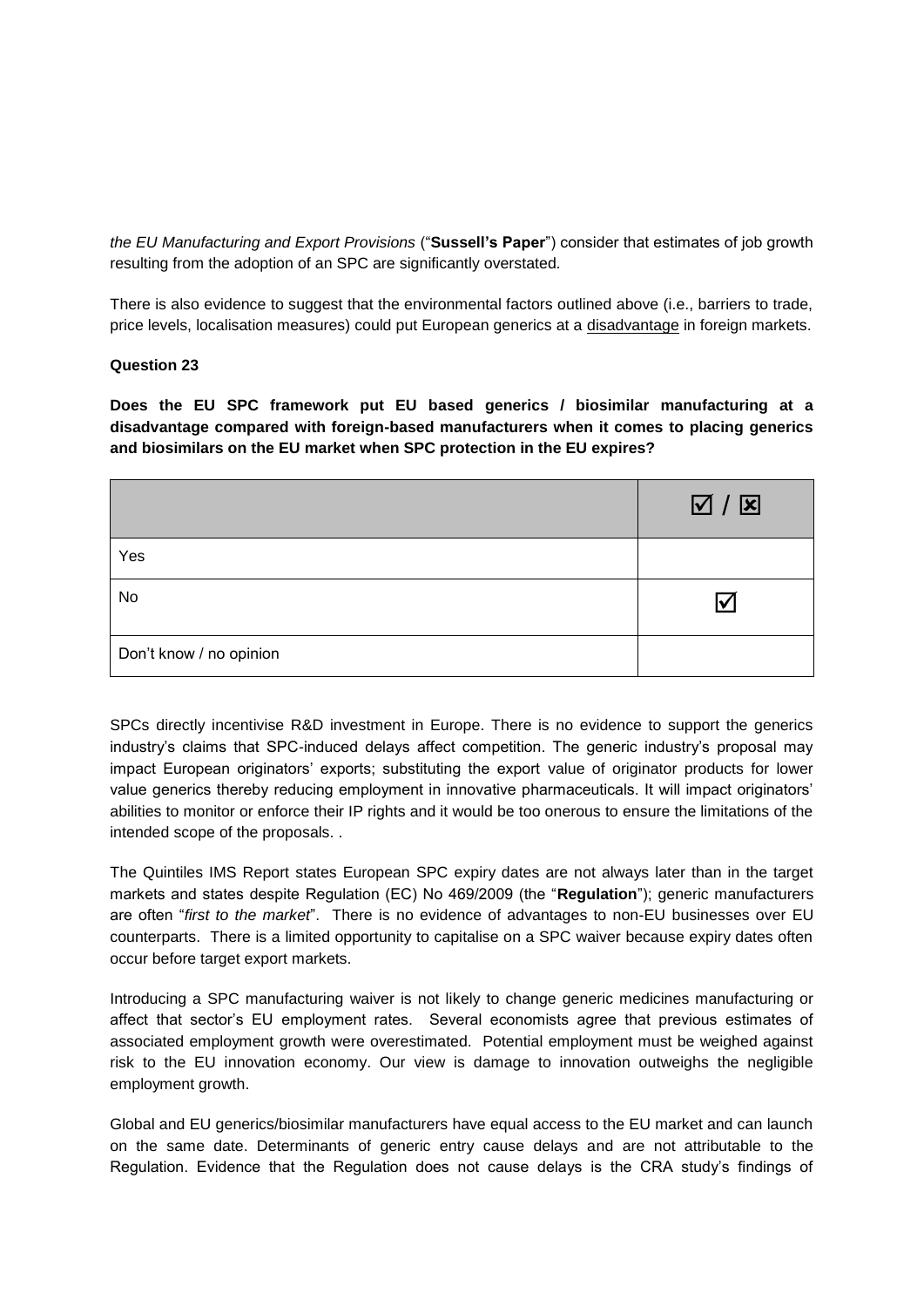correlations between speed of generic products' entries to the EU market and size and value of the generic organisation.

Uncertainties about SPCs' effectiveness could undermine Europe's R&D reputation. Changing the SPC regime could also put Europe's patent restoration system at a disadvantage internationally.

## **Question 24**

**If you answered 'yes' to Questions 22 or 23, does the issue matter more for biosimilars than for generics?**

N / A.

## **Question 29**

## **Please give examples of any inconsistencies between national legislation and EU legislation on SPCs and Bolar exemptions, if you know of any.**

Each Member States' patent authority has a different procedure in place for granting an SPC. Such administrative differences are likely to result in non-harmonised interpretations of the Regulation.

Directive 2011/83/EC and Directive 2004/28/EC (the "Directives") govern the Bolar exemption which allows early preparatory development of new products to obtain pre-market regulatory approval even when the SPC of the reference medicine is still in force.

Harmonising the application of the exemption will not be achieved because of Member States' discretion in transposing the Directives. Some Member States have transposed the Bolar Directives in a broad manner whereas other Members States have limited a Bolar exemption which is only one use of a patented medicine for the purposes of the abridged authorisation procedure for generics, hybrids and biosimilars in an EEA country.

Non-harmonisation in applying exemptions across the EU is not ideal but is not problematic in the macro sense.

#### **Do you have any suggestions on how to overcome these inconsistencies?**

#### **SPC Grant Procedures**

If the SPC Regulations are revised it will be opportune to eliminate or minimise administrative differences in Member States

#### **Bolar Exemption**

Any harmonisation of the Bolar exemption would necessitate engagement with Member State at a national legislation level because the exemption has been implemented differently across Member States.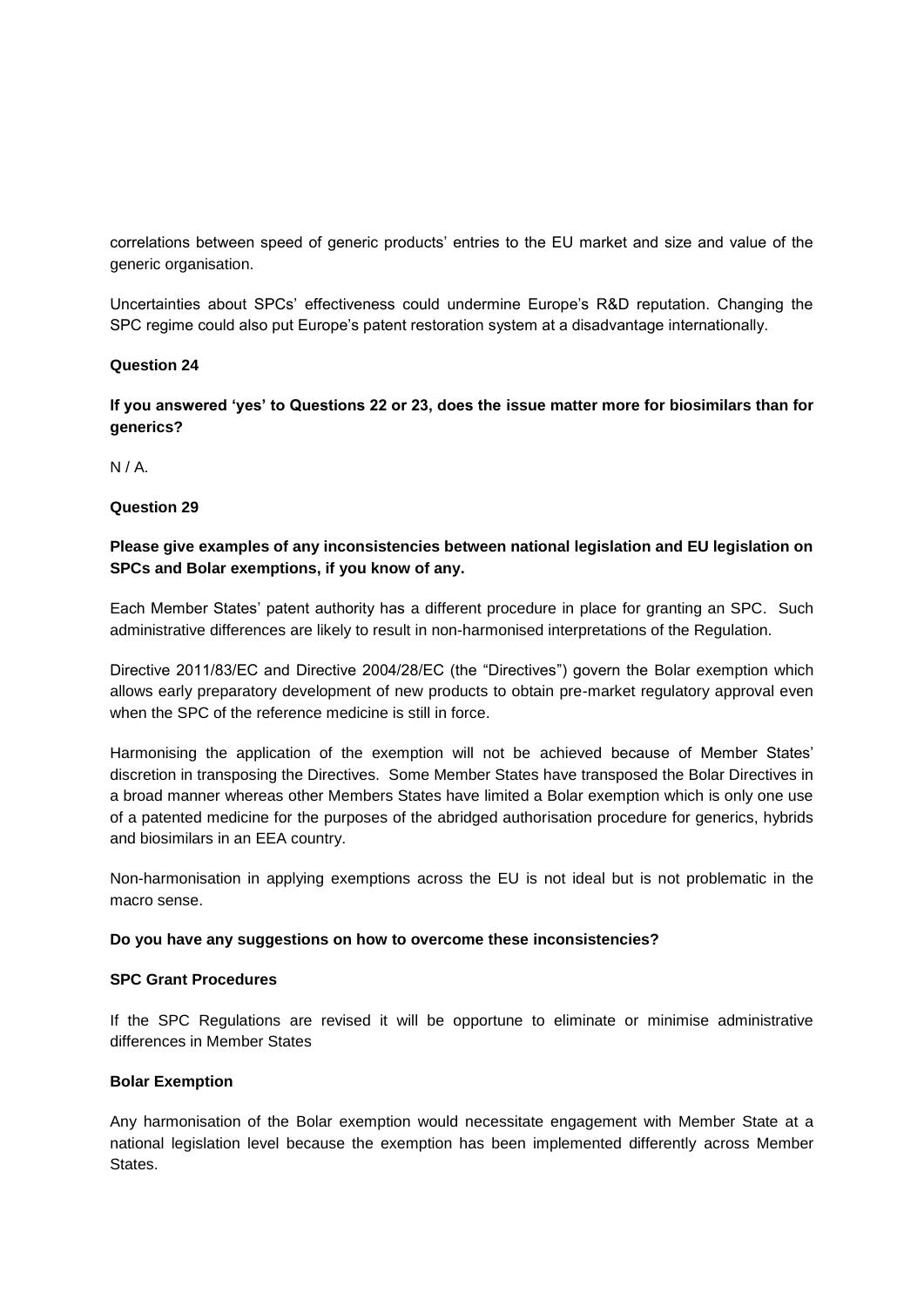## **Question 30**

**Have the EU SPCs and Bolar exemptions brought added value compared with national initiatives?**

|            | $\boxtimes$ / $\boxtimes$ |
|------------|---------------------------|
| Yes        | M                         |
| No         |                           |
| Don't know |                           |

We agree that the EU SPC rights (created by the Council Regulation (EEC) No. 1768/92, codified as Regulation (EC) No. 469/2009 concerning the SPC for medicinal products, and Regulation (EC) No.1610/96 concerning the creation of an SPC for plant protection products) and Bolar exemptions have brought added value to entities operating in this sector when compared with exclusively national initiatives, as they each have provided much needed clarity on how SPC rights can be enforced during clinical trials (notwithstanding some divergence in implementation across Member States in terms of the Bolar exemptions). Further, as an SPC is effective throughout the EU, this harmonised approach incentivises the biopharmaceutical industry to invest in research and development, innovation and manufacturing in the EU.

On the Bolar exemption we would support proposals to recalibrate the scope of the 'Bolar exemption', however the SPC Regulation does not need to be re-opened to implement these changes; we believe that guidelines from the Commission could achieve this.

## **Question 37**

**What would be your preferred option to improve consistent interpretation throughout the EU of the 'substantive' provisions of the SPC regulation (e.g., the scope of protection, eligibility of SPC protection)?**

|                                                                                   | $\sqrt{ x }$ |
|-----------------------------------------------------------------------------------|--------------|
| Amend the SPC Regulations to provide extra clarity                                |              |
| Create a unitary SPC for the unitary patent                                       |              |
| Guidelines developed jointly by<br>European<br>the<br>Commission and EU countries |              |
| Don't change the current SPC system – rely on referrals                           |              |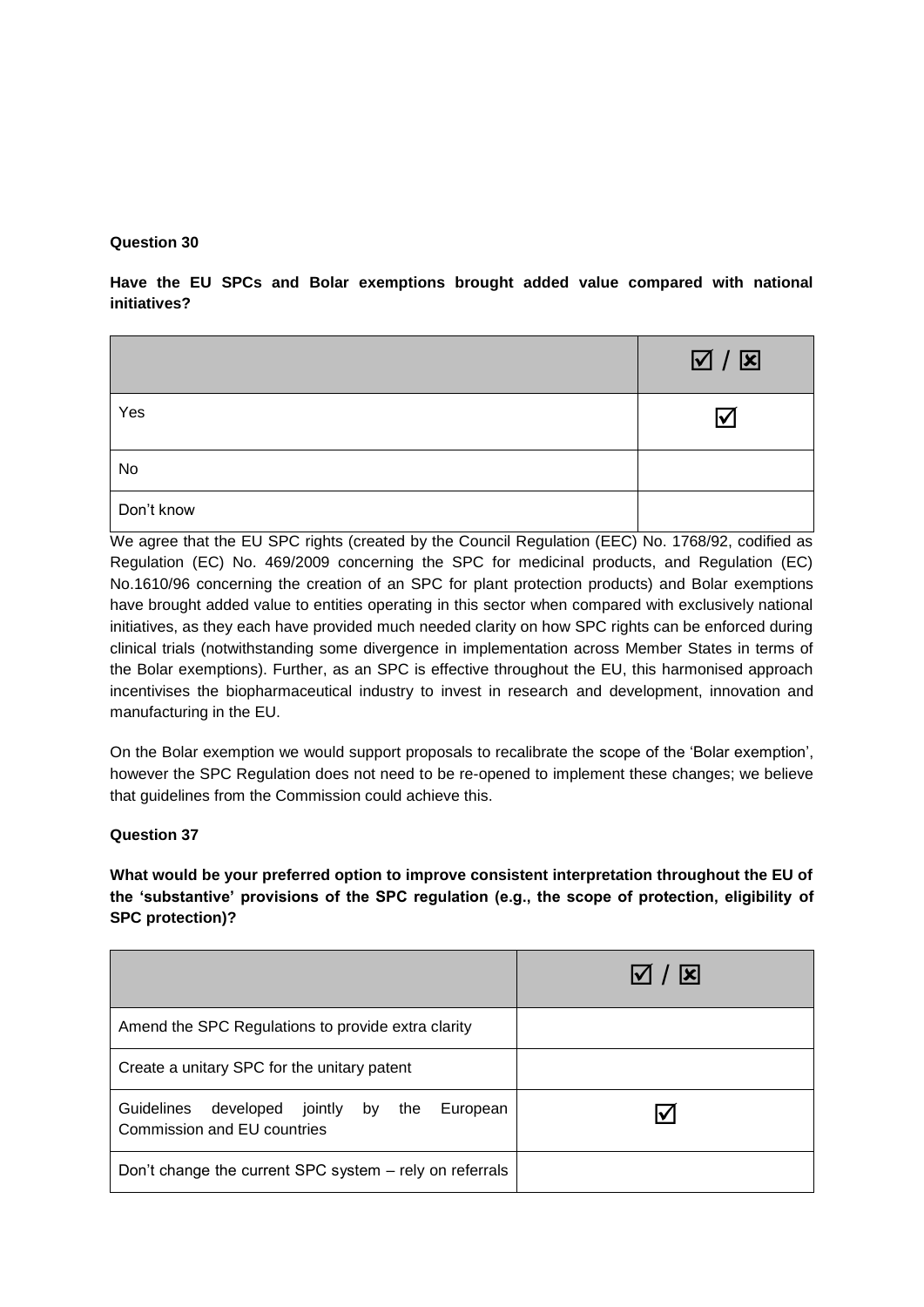| to the Court of Justice of the EU |  |
|-----------------------------------|--|
| None of the above, please explain |  |
| Do not know / no opinion          |  |

We consider that the current SPC Regulation should remain in place. As a result of the constantly evolving landscape that the SPC Regulation caters for, it has taken some time for the necessary case law to develop to assist with its interpretation, particularly with regard to technologies / medical advances not anticipated by legislators as it did not exist at the time. We consider that new / amended legislation in this area would not provide further clarity but would instead increase the number of referrals to the Court of Justice of the EU (the "**CJEU**") for interpretation of the new provisions.

Notwithstanding that they do not have binding legal effect, we consider that guidelines developed jointly by the European Commission and Member States would be very useful to summarise / clarify developments in case law that assist with interpretation of the SPC Regulation.

## **Question 38**

## **Which granting authority would you favour to grant and register a unitary SPC?**

|                                                                                                                                 | $\triangledown$ / $\triangleright$ |
|---------------------------------------------------------------------------------------------------------------------------------|------------------------------------|
| EU Intellectual Property Office                                                                                                 |                                    |
| European Patent Office                                                                                                          |                                    |
| A new EU agency                                                                                                                 |                                    |
| <b>European Medicines Agency</b>                                                                                                |                                    |
| EU countries' patent offices (e.g., virtual office approach<br>or mutual recognition with reference offices, under EU<br>rules) |                                    |
| None of the above, please indicate your alternative<br>preference                                                               |                                    |

While we do not seek a unitary SPC right (except in the case of Unitary Patents (discussed below) but if one is adopted we are of the view that there should be a single granting procedure for obtaining unitary SPCs as this will reduce the administrative burden associated with applying for and registering SPCs and the inconsistencies at national levels.